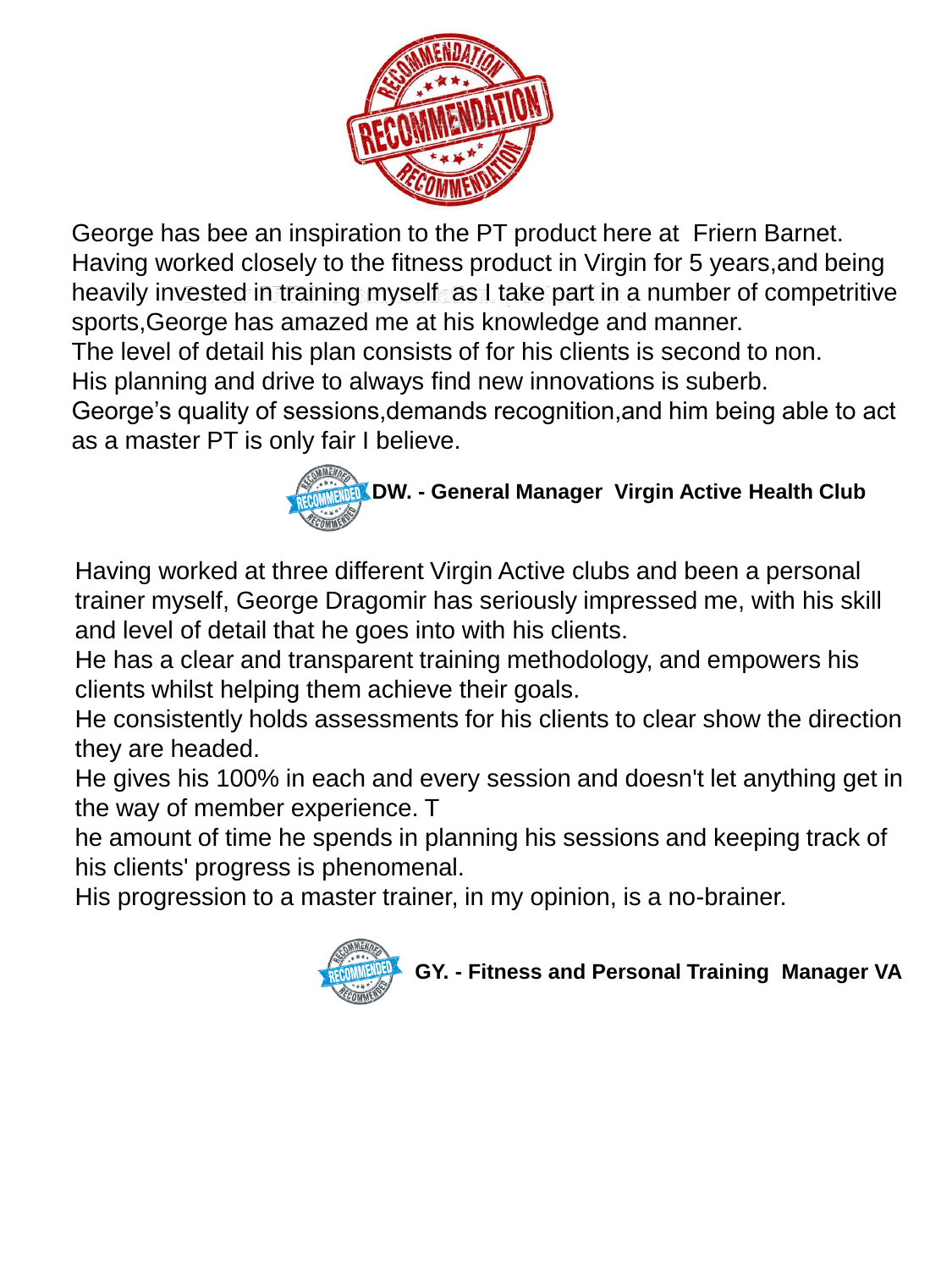

George is head and shoulders above the other personal trainers I have had. He is to be recommended for his complete professionalism (just a hard work-out, no chat), the degree of planning for each session (each exercise grouped and listed and the results noted),his creativity (no two sessions are the same), his level of concern about my overall health (better than my GP - regular assessments of all parameters especially BP) and his infectious drive and motivation to help me become a healthier and fitter person – which is the main reason for doing PT in the first place!. If George is not a Master Personal Trainer, then no one should be.



I have trained with Gyorgy (George) since April 2013 and I can say he is the best personal trainer I have experienced. I joined the gym six years ago and have signed up to programmes with three other trainer in the past. I can honestly say I feel the fittest I have for years which is down to George's planning, commitment and encouragement. Every session is new with different exercises each time. George explains the value of each exercise including the physiological benefits. I am doing more and being encouraged to do things no other trainer has even suggested. He is challenging and encouraging. I am a woman in her later 40s who until six years ago did no regular exercise. I now achieve more each week that I have ever done. This is all within my limitations. Although very difficult, I do not feel I am being asked the impossible. George is meticulous in his planning for sessions – he always plans and records all the exercises in detail in advance (which is over and above any other personal trainer in my experience). His energy and attention goes in to the pre planning and throughout the session. Most importantly he shows that I can make progress each session. Every week the session gets harder and a little more testing. I feel I am getting value for money with sessions most importantly based around my needs



 **AB. - client**